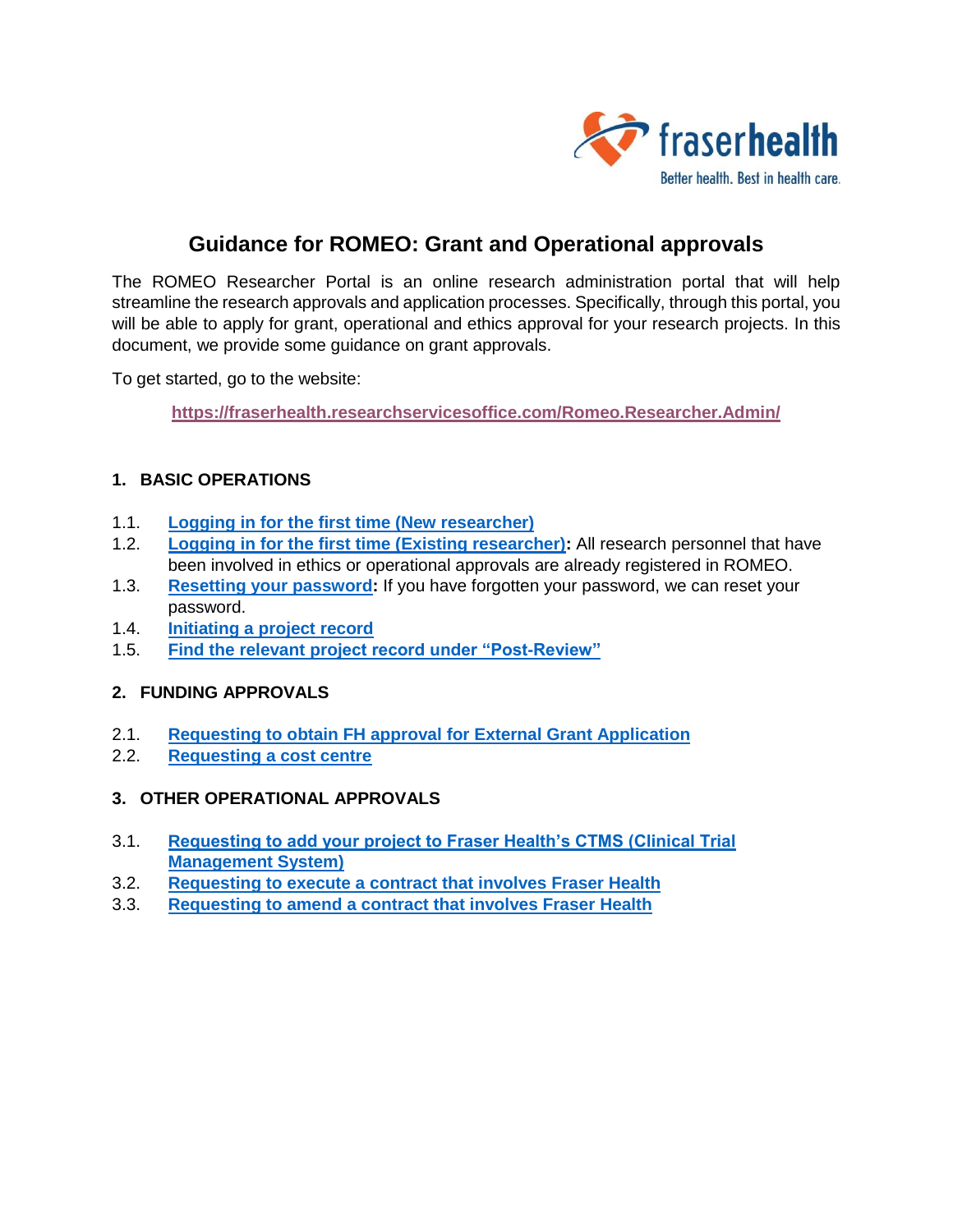## <span id="page-1-0"></span>**1.1. Logging in for the first time (New researcher)**

If you are a first time user, you must click the *Register* button to create an account. Your username should be your primary email address. You are strongly encouraged to use your Fraser Health email, rather than a personal email account, to create your account.

|                                          | Login $\bigodot$ |
|------------------------------------------|------------------|
| <b>Username</b>                          |                  |
|                                          |                  |
| Password                                 |                  |
|                                          |                  |
| <b>Register</b><br><b>Reset Password</b> |                  |

Once you have registered, you will receive an automatic email with instructions on setting up your password.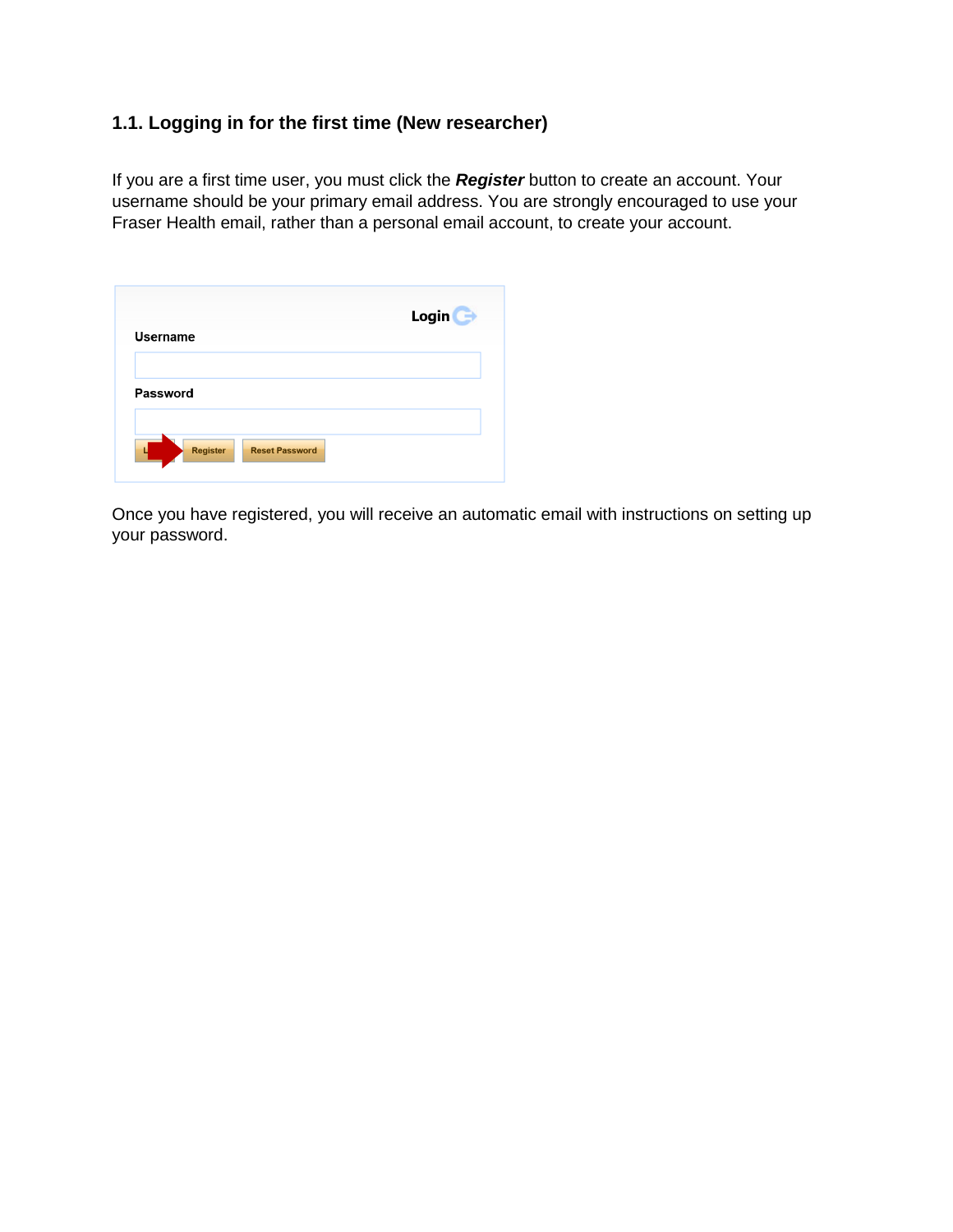## <span id="page-2-0"></span>**1.2. Logging in for the first time (Existing researcher)**

If you have already been an investigator or main contract on a previous submission to the Fraser Health Research Ethics Board (FHREB), you will likely already be registered. You can insert your primary email address in the Username and select "Reset Password". You will receive an automatic email with instructions on setting up your new password.

| Enter email for your | <b>Login</b>                                                                                                    |
|----------------------|-----------------------------------------------------------------------------------------------------------------|
| username             | <b>Username</b>                                                                                                 |
|                      | Password<br>Use your default language<br>$\bullet$ Yes $\circ$ No<br><b>Reset Password</b><br>Register<br>Login |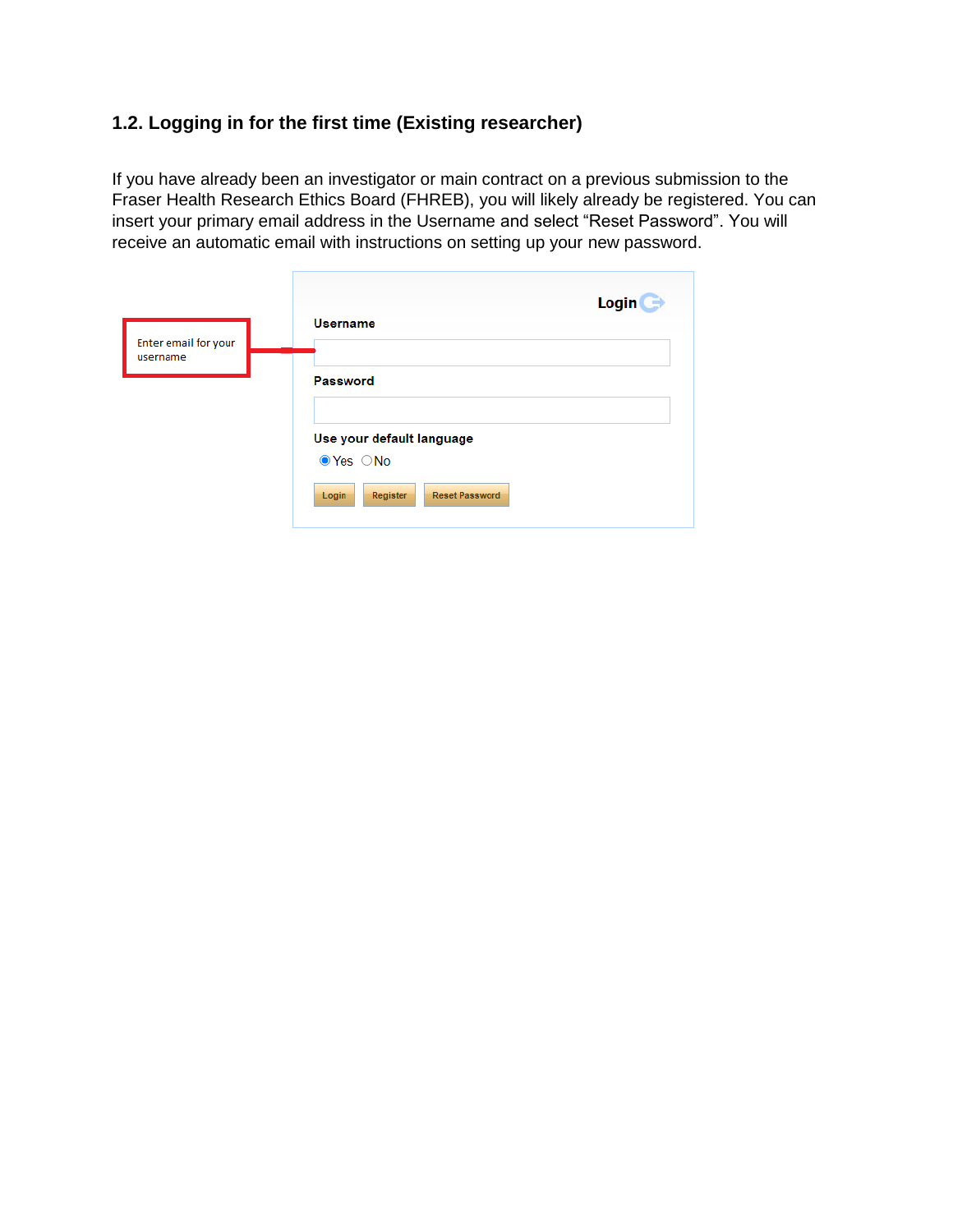## <span id="page-3-0"></span>**1.3. Resetting your password**

If you have forgotten your password, you can reset your password on the main page. You can insert your primary email address in the Username and select "Reset Password". You can insert your primary email address in the Username and select "Reset Password". You will receive an automatic email with instructions on setting up your new password.

| Enter email for your | Login                                                                                                           |
|----------------------|-----------------------------------------------------------------------------------------------------------------|
| username             | <b>Username</b>                                                                                                 |
|                      | Password<br>Use your default language<br>$\bullet$ Yes $\circ$ No<br><b>Reset Password</b><br>Register<br>Login |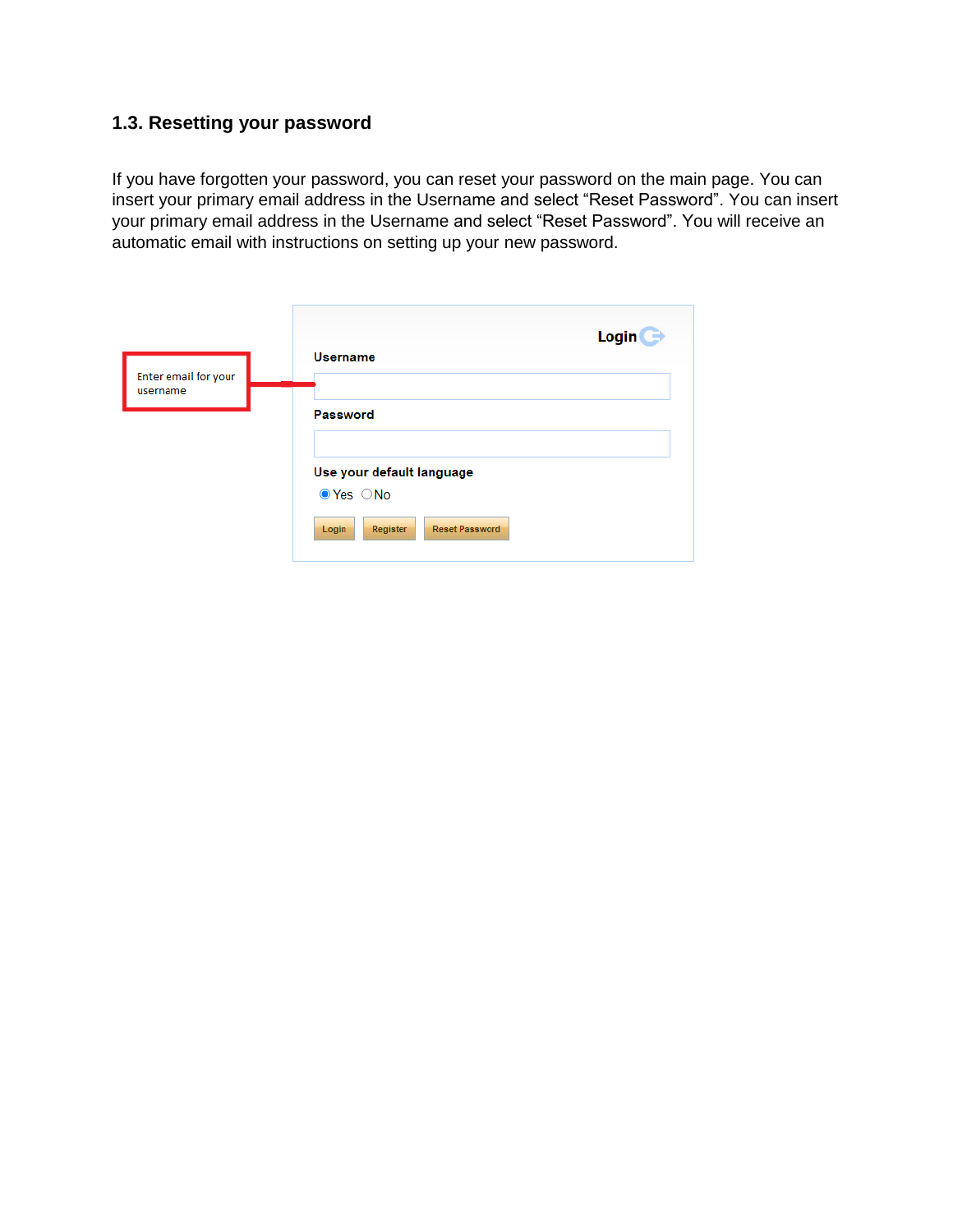#### <span id="page-4-0"></span>**1.4. Initiating a Project Record**

The first step for any research project on ROMEO is to initiate a project record. The purpose of this record is to inform the Department of Evaluation and Research Services (DERS) of the services that you'll require for your research project. This form also serves as the starting point of applying for a letter of authorization to conduct research.

This initial form must be completed to get access to: Affiliation Agreement Request, CTMS intake, Contracts intake, Cost Centre Request, Data Access Agreement, Department Agreement to Provide Research Related Services, and FH Approval for External Grant Application form

To initiate a project record, you need to complete the *Application to Initiate a Project Record.*  To do so, complete the following steps:

- 1. Log-in to the ROMEO Research Portal.
- 2. Select "Apply New"
- 3. Select "Application to Initiate a Project Record"
	- a. Once you select the appropriate application form, you will be assigned a temporary Application Reference Number will the application is in draft format. This will be replaced with a permanent File Number once the application form is submitted. Please note the File Number will be different from the File Number associated with the FHREB application (if applicable).

|                                                                            | $\overline{r}$ fraserhealth<br>Better health. Best in health care. | Click here to find<br>application forms for<br>new submissions |                                             |              |
|----------------------------------------------------------------------------|--------------------------------------------------------------------|----------------------------------------------------------------|---------------------------------------------|--------------|
| <b>BACK TO</b><br>Search<br>File No<br>$\blacktriangledown$<br><b>HOME</b> | $\alpha$                                                           | <b>APPLY NEW</b><br>свенника                                   | <b>News</b><br><b>Useful Links</b>          |              |
| <b>Role: Principal Investigator</b>                                        |                                                                    |                                                                |                                             | ㅅ            |
| <b>Applications: Drafts</b>                                                | (0)                                                                |                                                                |                                             |              |
| <b>Applications: Requiring Attention</b>                                   | (0)                                                                |                                                                | Click here for quick                        |              |
| <b>Applications: Under Review</b>                                          | (0)                                                                |                                                                | links to the FHRFB                          |              |
| <b>Applications: Post-Review</b>                                           | (0)                                                                |                                                                | consent form                                |              |
| <b>Applications: Withdrawn</b>                                             | (0)                                                                |                                                                | templates, guidance<br>notes, meeting dates |              |
| <b>Events: Drafts</b>                                                      | (0)                                                                |                                                                | and more                                    |              |
| <b>Events: Requiring Attention</b>                                         | (0)                                                                |                                                                |                                             |              |
| Reminders                                                                  | (0)                                                                |                                                                |                                             |              |
| <b>Role: Project Team Member</b>                                           |                                                                    |                                                                |                                             | $\checkmark$ |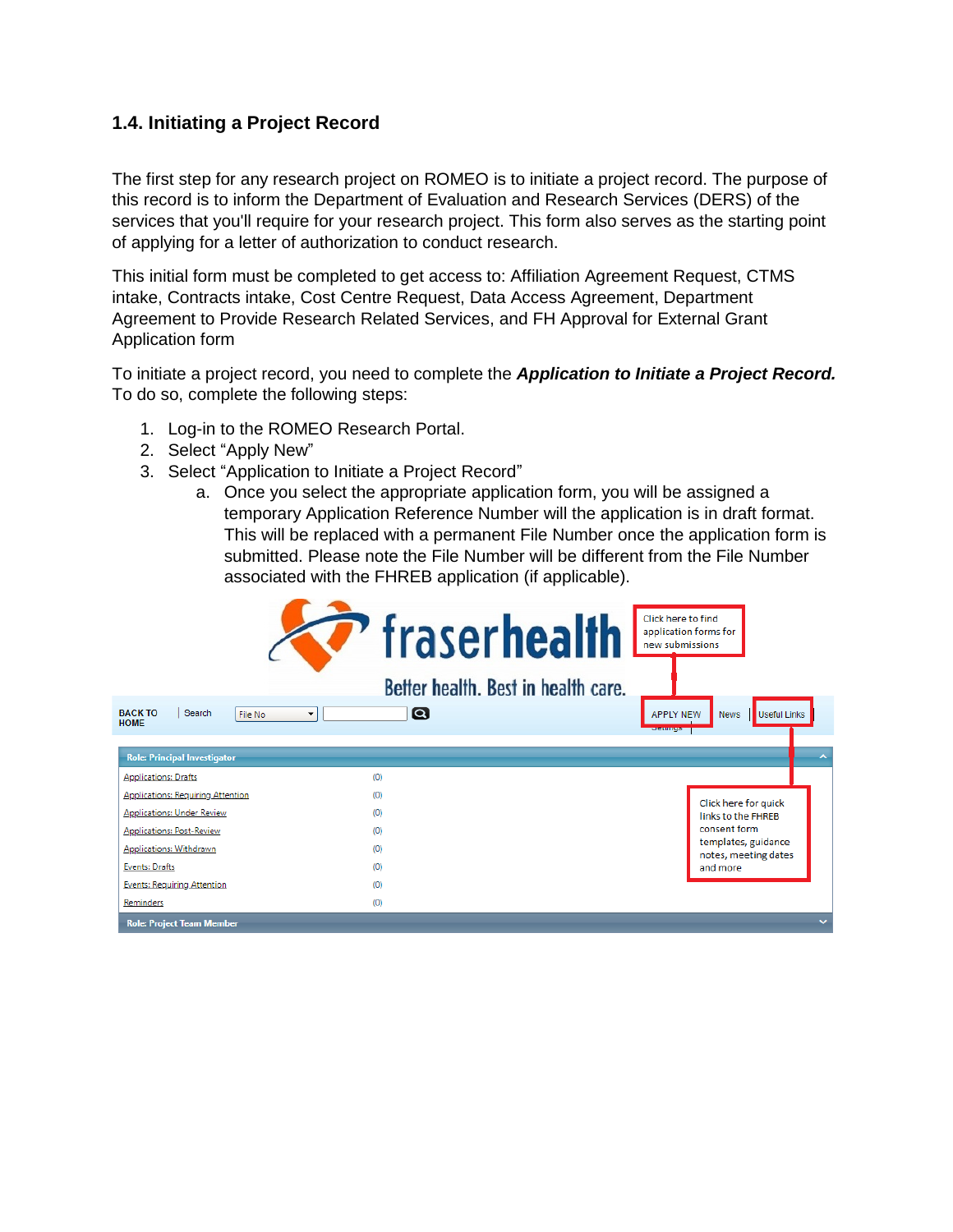- 4. Complete the Project Info Tab
	- a. Enter the Study Title, Start & End dates, and Keywords
	- b. The "Related Certifications" section of this tab allows you to connect the operational and institutional approvals with the REB applications in the ROMEO Research Portal
	- c. For studies with an existing REB application on ROMEO, select "Search". This will generate a list of your existing REB applications. Select the appropriate study.
	- d. For studies that have not yet applied for REB review on ROMEO, select "Add New". This will generate an open text box in which you can indicate you have not yet submitted for REB review.
	- e. For multi-jurisdictional studies that have applied for harmonized REB review on the Provincial Research Ethics Platform hosted on the UBC RISe portal: Select "Add New". This will generate an open text box in which you must indicate the Hnumber for the study.

| Keywords:              | $\overline{\phantom{a}}$<br>Biologics                                                                                                  | Add     |               |              |       |
|------------------------|----------------------------------------------------------------------------------------------------------------------------------------|---------|---------------|--------------|-------|
|                        | Clear all<br>Biologics                                                                                                                 |         |               |              |       |
|                        |                                                                                                                                        |         |               |              |       |
|                        |                                                                                                                                        |         |               |              |       |
|                        |                                                                                                                                        |         |               |              |       |
| Related Certifications |                                                                                                                                        |         |               |              |       |
|                        | • Click Search to attach an existing certification<br>• Click Add New to attach a certification not yet submitted to a review commitee |         |               |              |       |
|                        |                                                                                                                                        |         |               |              |       |
| <b>Add New</b>         | Search                                                                                                                                 |         |               |              |       |
|                        | <b>Certification Category</b>                                                                                                          | File No | <b>Status</b> | Renewal Date | Notes |
| No records to display. |                                                                                                                                        |         |               |              |       |
|                        |                                                                                                                                        |         |               |              |       |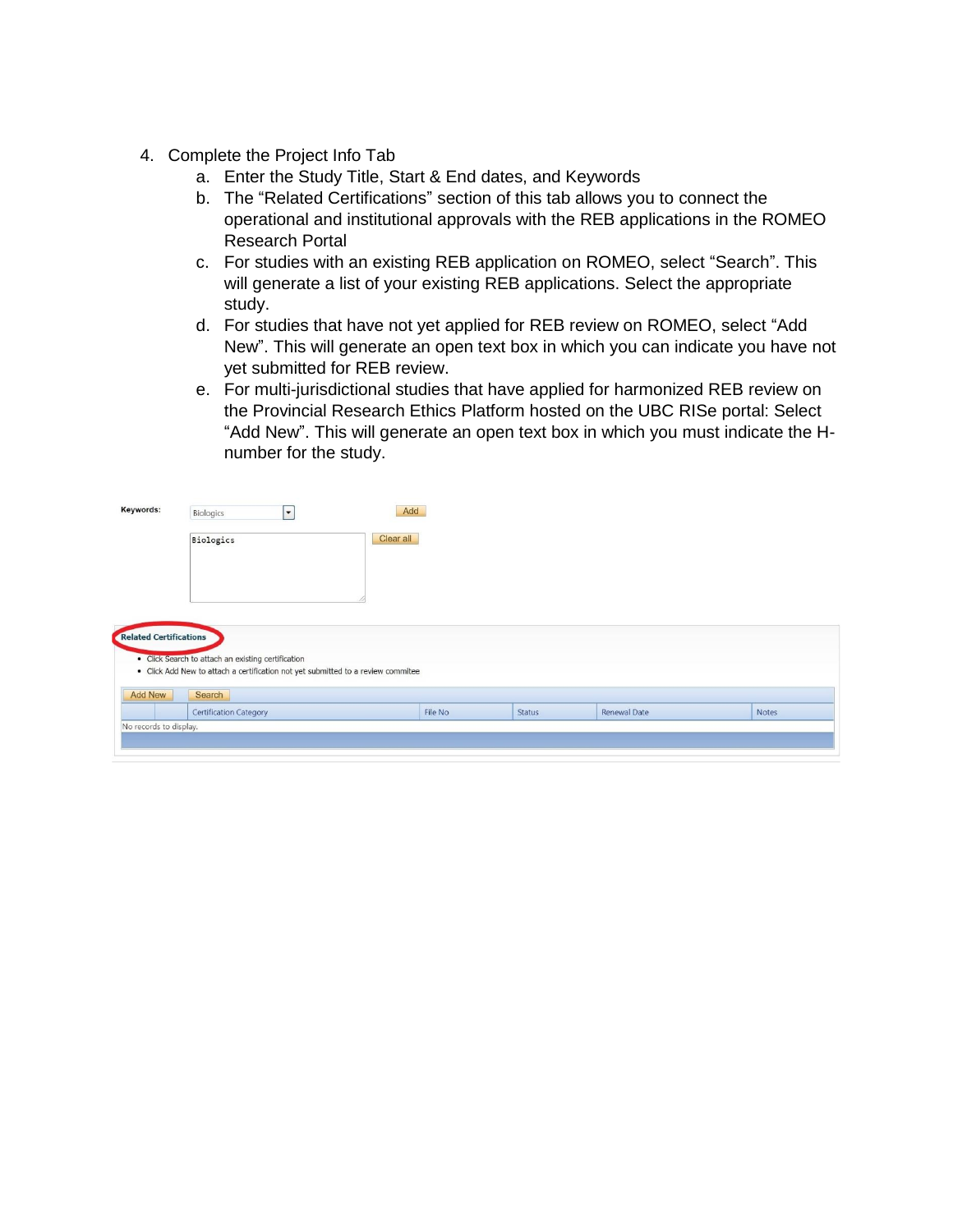- 5. Complete the Project Team Member Tab
	- a. The principal Investigator's information will automatically populate with the information of the individual making the application.
	- b. All identified project team members can contribute to an application form presubmission, but only the PI can submit an application form. If the application form has been initiated by a team member or research coordinator, the role of Principal Investigator will automatically be populated with that individual's information. This can be switched at any time using the "Change PI" function. Do not manually type in the PI's name. Once this is complete, remember to re-add yourself to the application as a team member.
	- c. Use the Add New button to find and team members to the submission. Use the Search Profiles button to find and select team members from the ROMEO portal database. Once the Team Member's profile is located, select the appropriate role in the project from the drop-down list.
	- d. For this section, it is not required to include all team members on the study, only those you wish to grant online access to (e.g. those who have been designated to submit forms on behalf of the PI). If you cannot find this person in the database, please have them register an account.

| pplication Ref No: 1012                                                         |                                                                                                                                                                                                                                                                                                                                                                                                                                                              | <b>Application Form: Initial Application for Clinical Studie</b> |
|---------------------------------------------------------------------------------|--------------------------------------------------------------------------------------------------------------------------------------------------------------------------------------------------------------------------------------------------------------------------------------------------------------------------------------------------------------------------------------------------------------------------------------------------------------|------------------------------------------------------------------|
| Print<br><b>Export to Word</b><br>Save<br><b>Close</b>                          | <b>Export to PDF</b><br>Withdraw<br><b>Submit</b>                                                                                                                                                                                                                                                                                                                                                                                                            |                                                                  |
| Project Team Info<br>Project Info                                               | Initial Application for Clinical Studies<br><b>Attachments</b><br>Approvals<br><b>Errors</b><br>Logs                                                                                                                                                                                                                                                                                                                                                         |                                                                  |
| <b>Principal Investigator</b>                                                   |                                                                                                                                                                                                                                                                                                                                                                                                                                                              |                                                                  |
|                                                                                 | Instructions : Do not hand type data for this section. The Principal Investigator (PI) section default populates with the researcher profile data for the project team member who creates the file. If you are not the PI, cli<br>PI button to search for and select an alternate researcher profile. If you load an alternate researcher profile to the PI section, be sure to reload your researcher profile to the Other Project Team Info section below. |                                                                  |
| PI can be changed at<br>Definals<br>Change Pl.<br>any point by clicking<br>here |                                                                                                                                                                                                                                                                                                                                                                                                                                                              |                                                                  |
| Prefix:<br>Last Name*:<br>Dr. T                                                 | O'Shaughnessy<br>First Name*:                                                                                                                                                                                                                                                                                                                                                                                                                                | Sara                                                             |
| Affiliation*:<br><b>Evaluation and Research Services</b>                        | ۰                                                                                                                                                                                                                                                                                                                                                                                                                                                            |                                                                  |
| Position:<br>Institution:<br><b>Fraser Health</b><br>$\overline{\phantom{a}}$   | Position can be left<br>blank                                                                                                                                                                                                                                                                                                                                                                                                                                |                                                                  |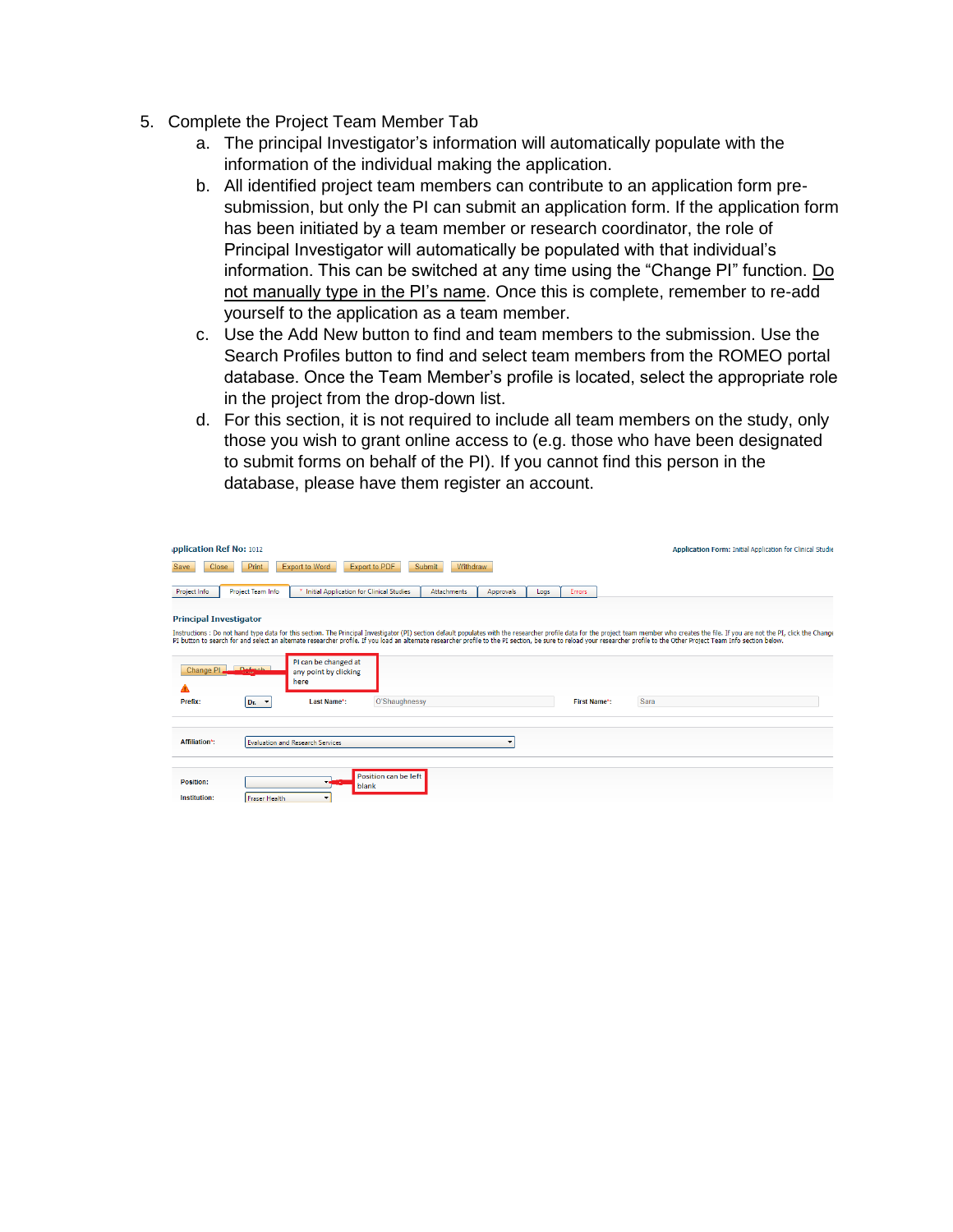- 6. Project Sponsor Tab
	- a. Insert information about the project sponsor or funder in this section, as applicable.
	- b. Use the "Add New" button to add sponsors/funders to the project record. Locate the sponsors/funders by selecting "Agency".
	- c. Use the search function to locate the appropriate Agency name. If the sponsor/funder is not listed, contact [Adriel.Orena@fraserhealth.ca](mailto:Adriel.Orena@fraserhealth.ca) to add the sponsor/funder.

|                        | <b>Application Ref No: 1030 Project Title: Test</b><br><b>Project Work Flow State: Pre Submission</b> |                       |                      |                                                             |             | Application Form: Application for Letter of Authorization to |      | <b>Conduct Research</b>       |  |
|------------------------|-------------------------------------------------------------------------------------------------------|-----------------------|----------------------|-------------------------------------------------------------|-------------|--------------------------------------------------------------|------|-------------------------------|--|
| Save                   | Print<br>Close                                                                                        | <b>Export to Word</b> | <b>Export to PDF</b> | Submit<br>Withdraw                                          |             |                                                              |      |                               |  |
| Project Info           | Project Team Info                                                                                     | Project Sponsor Info  |                      | Application for Letter of Authorization to Conduct Research | Attachments | Approvals                                                    | Logs | Errors                        |  |
|                        | Click Add New to add funder and per fiscal year budget details for this project.                      |                       |                      |                                                             |             |                                                              |      |                               |  |
| <b>Add New</b>         |                                                                                                       |                       |                      |                                                             |             |                                                              |      |                               |  |
|                        | Investigator                                                                                          |                       | Agency               | Program                                                     |             |                                                              |      | <b>Total Requested Amount</b> |  |
| No records to display. |                                                                                                       |                       |                      |                                                             |             |                                                              |      |                               |  |
|                        |                                                                                                       |                       |                      |                                                             |             |                                                              |      |                               |  |

- 7. Complete the Application to Initiate a Project Record tab.
	- a. This section collects information about the nature of the project being submitted.



- 8. Submit the application form
	- a. When you submit the application form, you will find the project record in "Applications: Under Review". You will not be able to edit the form during this time. Wait until you receive an e-mail about the approval of this Project Record.
	- b. If our administrator requires changes to your form, they will send the form back to you. You will find the returned form under "Applications: Requiring Attention". Make the requested changes, and re-submit the application form.
	- c. When our administrator has approved the initiation of the project record, you will find the project record in "Applications: Post-Review".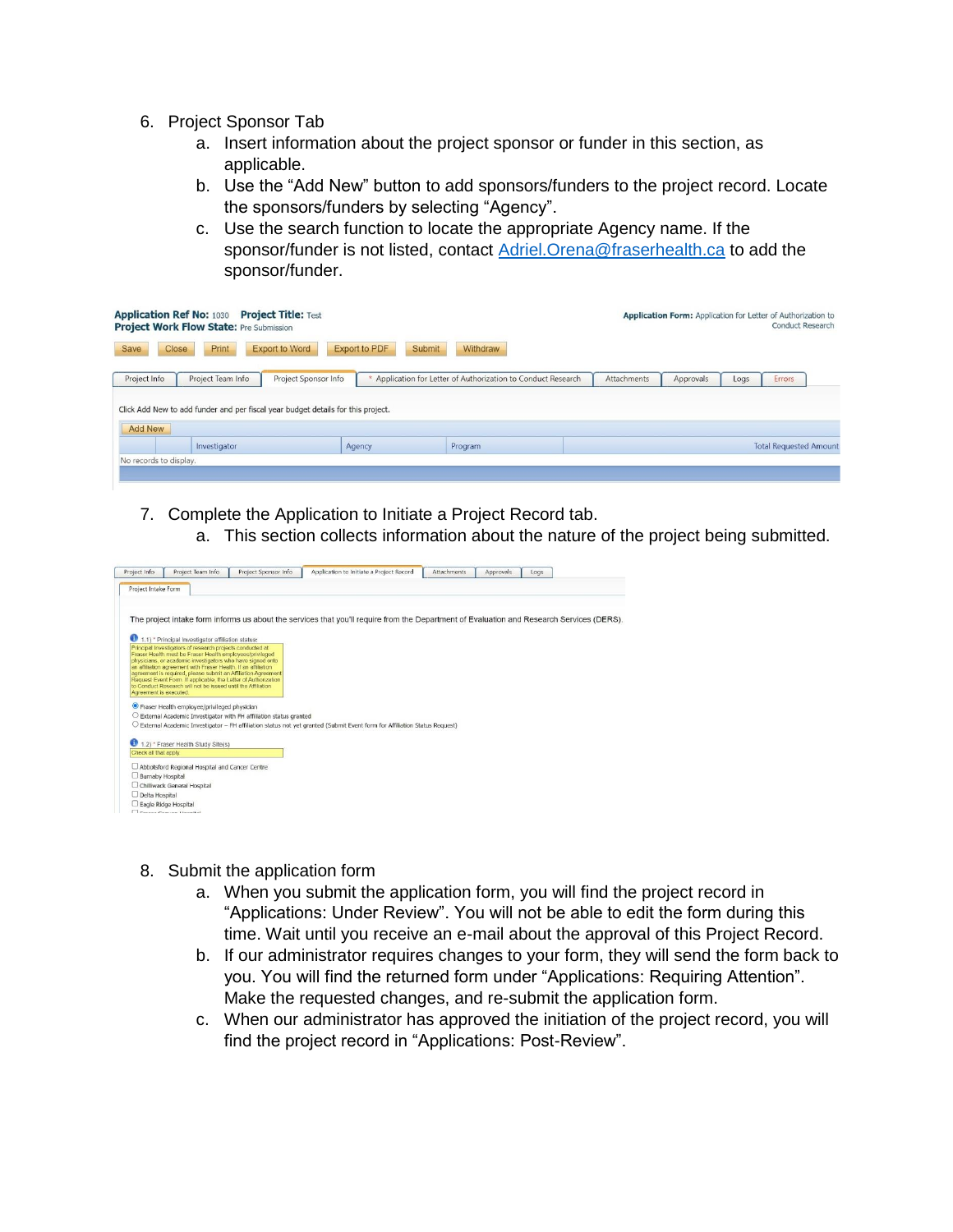#### <span id="page-8-0"></span>**1.5. Find the relevant project record under "Post-Review"**

Once a project record has been created for your research project, our administrator will review the project record. When it has completed review, your project record will show up under "Applications: Post-Review". On there, you will find a list of your research projects.



You can select "Events" on each of these project records to access the forms for further subapprovals. The events page will provide a list of applications related to the various subapprovals that may be required. Complete each form as necessary. Multiple forms may be submitted concurrently. If you are unsure which forms are required for your study, please contact [Research.Approvals@fraserhealth.ca](mailto:Research.Approvals@fraserhealth.ca) for guidance.

| Better health. Best in health care.            |                                     |                                            |                                                                 |                                                             |                                                                                    |  |  |
|------------------------------------------------|-------------------------------------|--------------------------------------------|-----------------------------------------------------------------|-------------------------------------------------------------|------------------------------------------------------------------------------------|--|--|
| <b>BACK TO</b><br>Search<br><b>HOME</b>        | File No<br>$\overline{\phantom{0}}$ | $\boldsymbol{\alpha}$                      |                                                                 |                                                             | Useful Links<br><b>APPLY NEW</b><br><b>News</b>                                    |  |  |
| <b>Export To Excel</b><br><b>Reset Filters</b> |                                     |                                            |                                                                 |                                                             |                                                                                    |  |  |
|                                                | File No                             | Project Title                              | Principal Investigator                                          | <b>Application Type</b>                                     | <b>Status Snapshot</b>                                                             |  |  |
|                                                | $\mathbf{Y}$                        | $\mathbf{v}$                               | Y                                                               | AII                                                         | Y                                                                                  |  |  |
| Clone<br>View<br>Events<br>Latest Workflow     | 2020561                             | Test for Run-Through #2                    | Dr. Sara O'Shaughnessy<br>(Evaluation and Research<br>Services) | Application to Initiate a Project<br>Record (Awards\Awards) | <b>Project Status: Active</b><br><b>Workflow Status: Approval</b><br>Decision Made |  |  |
| Clone<br>View<br>Events<br>Latest Workflow     | 2020560                             | Test - operational approval run<br>through | Dr. Sara O'Shaughnessy<br>(Evaluation and Research<br>Services) | Application to Initiate a Project<br>Record (Awards\Awards) | Project Status: Pending<br><b>Workflow Status: Approval</b><br>Decision Made       |  |  |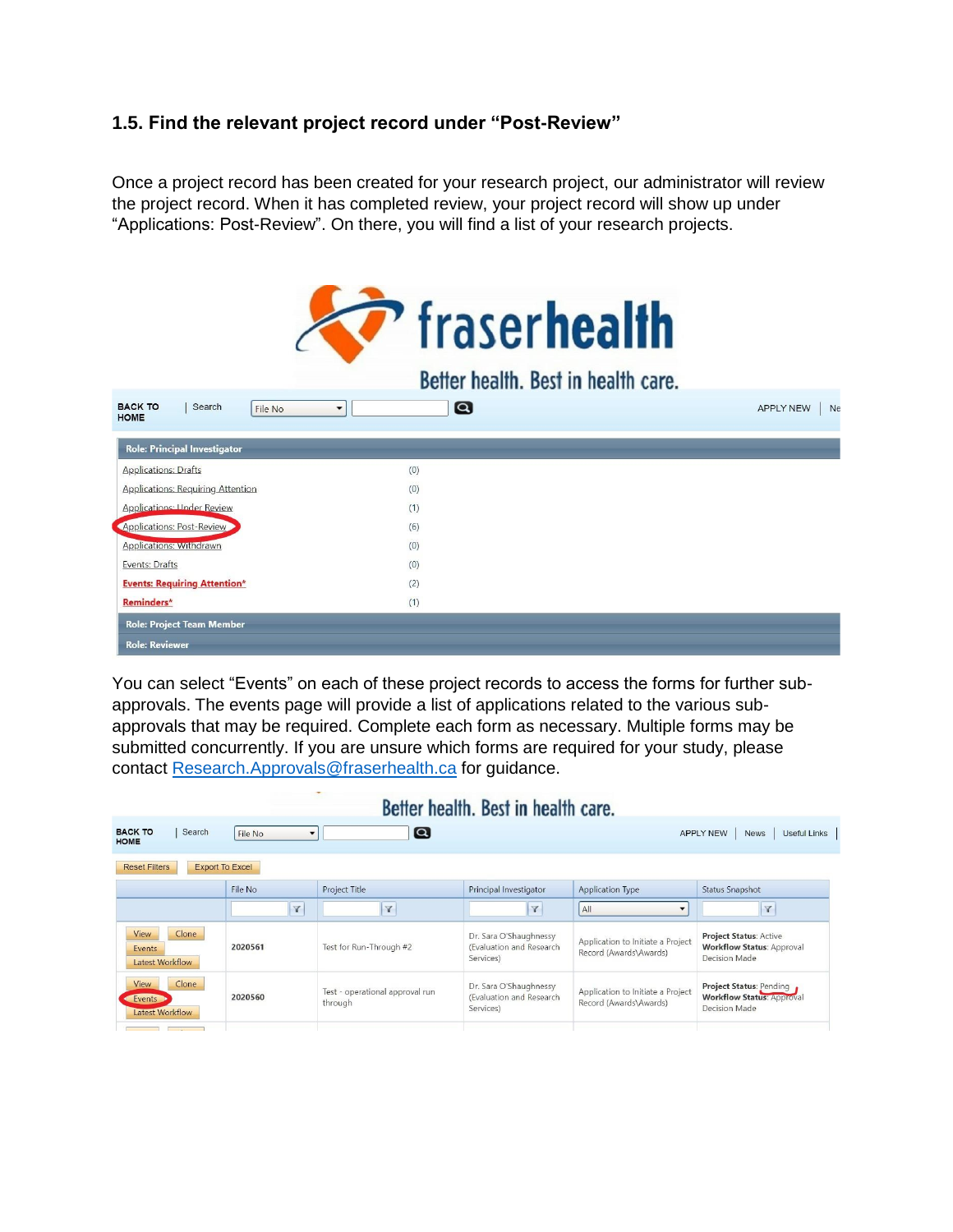## **3.1. Requesting to obtain FH approval for External Grant Application**

All external research grant applications are required to be reviewed and approved by our executive team prior to submission to the funder. To obtain prompt FH approval, the research development specialist must be notified of any outgoing external grant application **one week prior** to the competition deadline. To notify the research development specialist of your external grant application, please go through the following steps:

- 1) [Log-in to the ROMEO Research Portal.](#page-2-0)
- 2) Find the relevant [project record under "Post-Review".](#page-8-0)
	- If your project does not have a project record, [initiate a Project Record.](#page-4-0)
- 3) [Under "Events",](#page-8-0) find the *FH Approval for External Grant Application* form. Complete and submit this form.
	- If our administrator requires changes to your form, they will send the form back to you. You will find the returned form under "Events: Requiring Attention". Make the requested changes, and re-submit the application form.
- 4) The Research Development Specialist will contact you by e-mail to give you further details.
- 5) When the application has received VP approval, the status on the *FH Approval for*  **External Grant Application** form on ROMEO will be changed to "Active".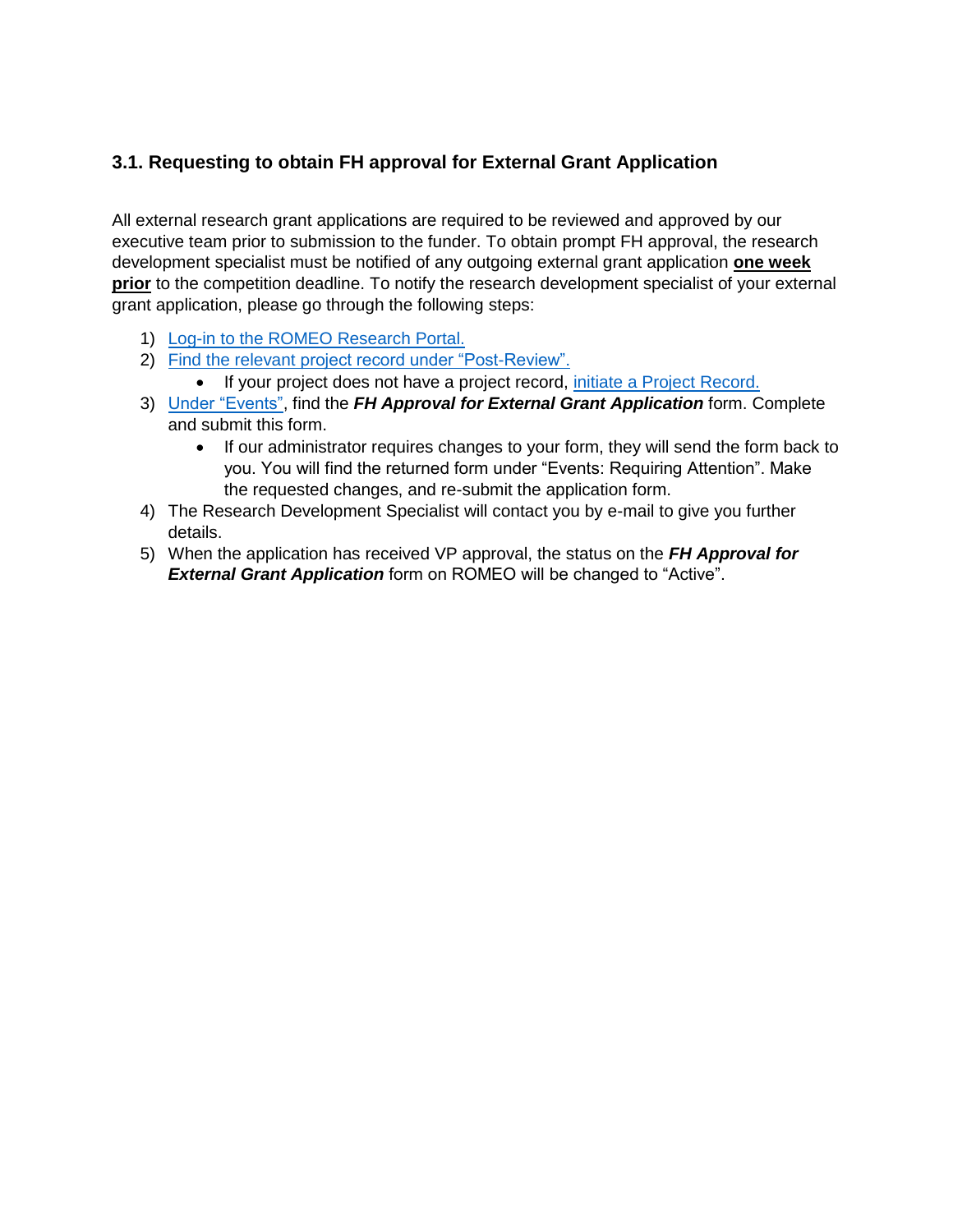### <span id="page-10-0"></span>**3.2. Requesting a cost centre**

Please note that to create a cost centre, you will need: a notice of award from your funding agency, as well as a letter of authorization to conduct research from FH.

- 1) [Log-in to the ROMEO Research Portal.](#page-2-0)
- 2) Find the relevant [project record under "Post-Review".](#page-8-0) a. If your project does not have a project record, [initiate a Project Record.](#page-4-0)
- 3) [Under "Events",](#page-8-0) find the *Cost Centre Request* form. Complete and submit this form.
	- a. If our administrator requires changes to your form, they will send the form back to you. You will find the returned form under "Events: Requiring Attention". Make the requested changes, and re-submit the application form.
- 4) When your Cost Centre has been created, you will receive an e-mail from Finance about the details of your Cost Centre. The status on the *Cost Centre Request* form on ROMEO will be changed to "Active". Please allow 2-3 weeks for processing.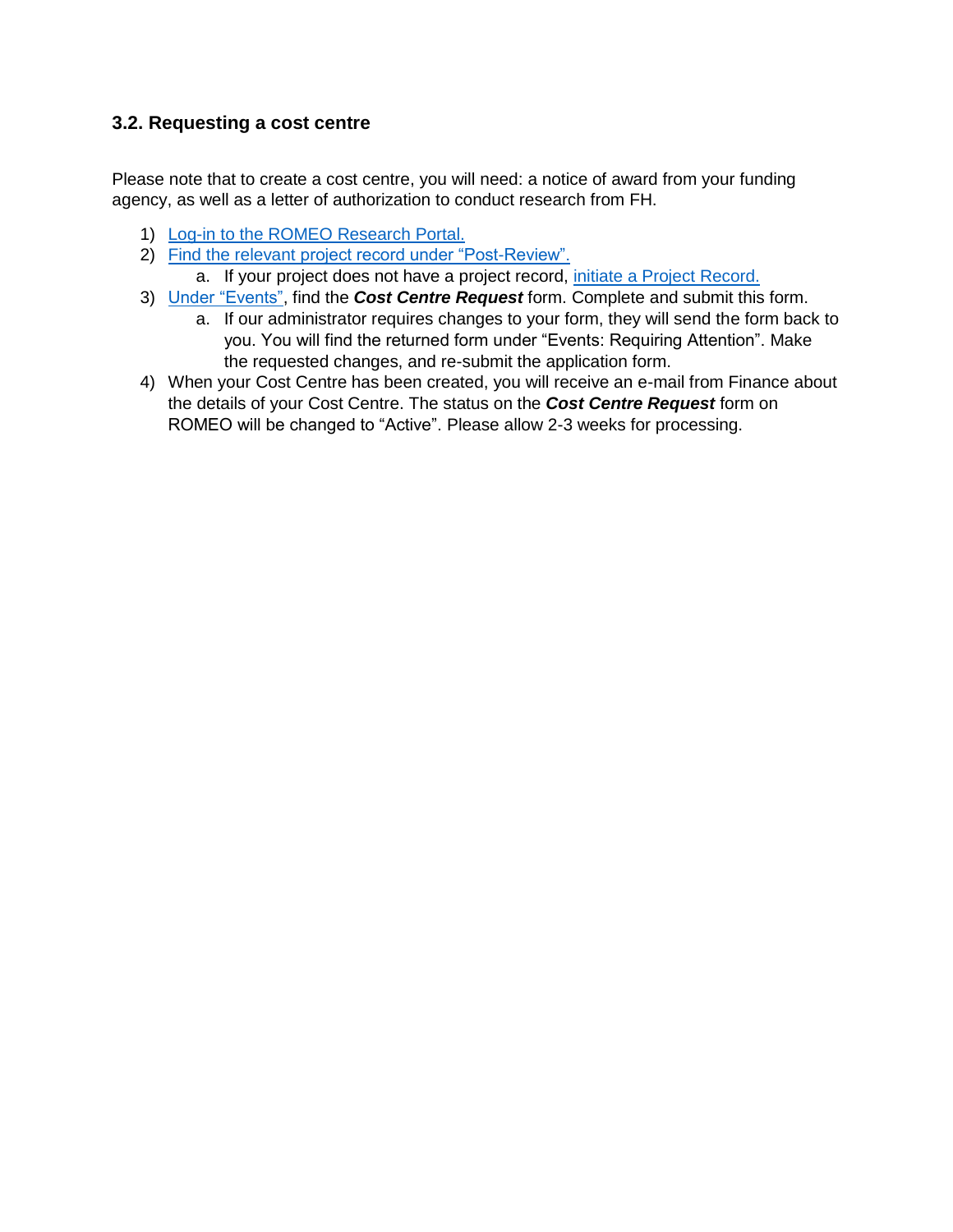## <span id="page-11-0"></span>**4.1. Requesting to add your project to Fraser Health's CTMS (Clinical Trial Management System)**

- 1) [Log-in to the ROMEO Research Portal.](#page-2-0)
- 2) Find the relevant [project record under "Post-Review".](#page-8-0)
	- If your project does not have a project record, [initiate a Project Record.](#page-4-0)
- 3) [Under "Events",](#page-8-0) find the *CTMS Intake* form. Complete and submit this form.
	- If the CTMS Coordinator requires changes to your form, they will send the form back to you. You will find the returned form under "Events: Requiring Attention". Make the requested changes, and re-submit the application form.
- 4) The CTMS Coordinator process the request.
	- If your site already has an existing CTMS in place, the CTMS Coordinator will add the study and create the study template in the CTMS. They will then contact you by e-mail to provide details.
	- If your site does not have a CTMS in place, the CTMS Coordinator will contact you by e-mail to create a new CTMS for your site.
- 5) Once the CTMS has been added and the study template has been created in the CTMS, the status on the *CTMS Intake* form on ROMEO will be changed to "Active".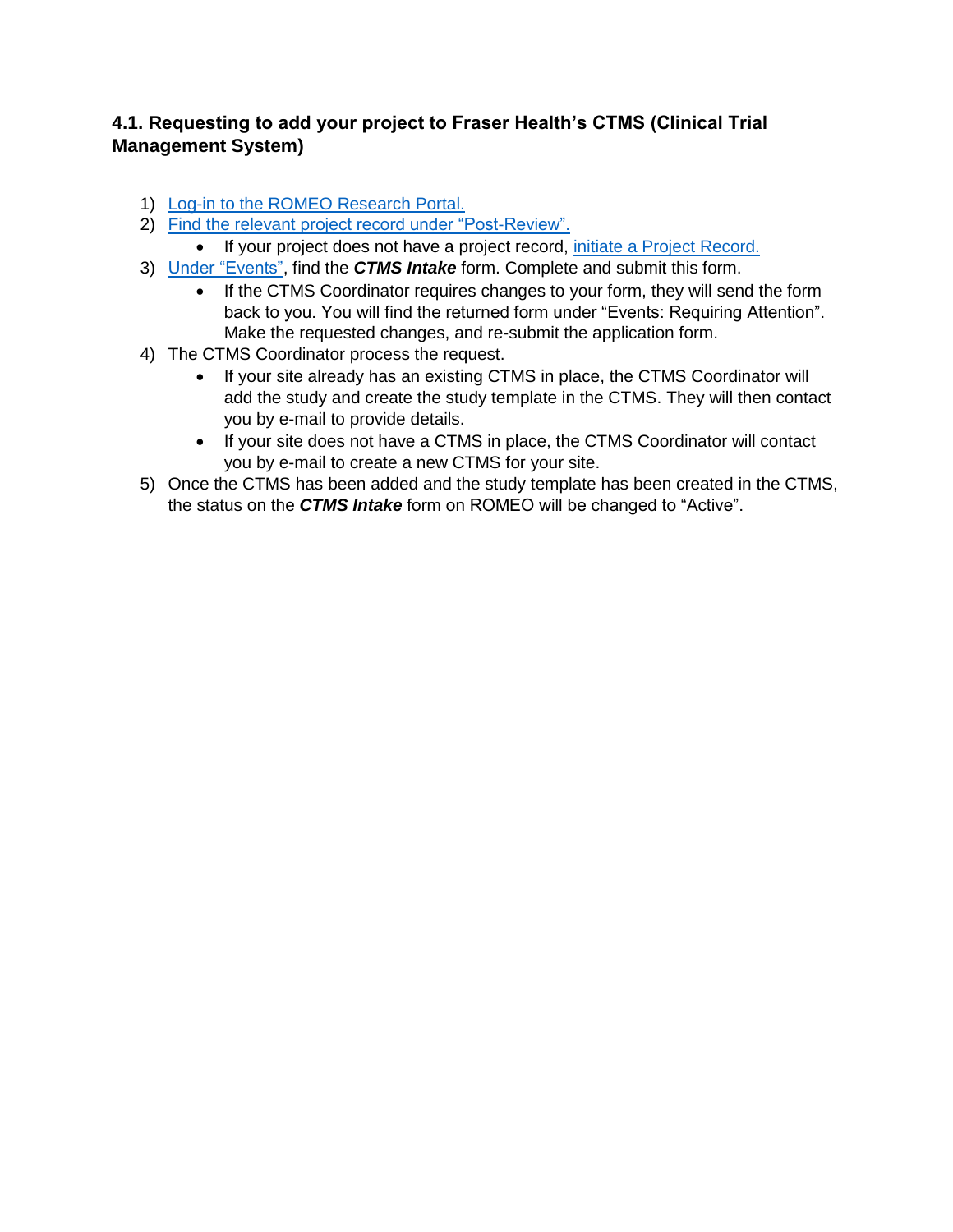## <span id="page-12-0"></span>**4.2. Requesting to execute a contract that involves Fraser Health**

- 1) [Log-in to the ROMEO Research Portal.](#page-2-0)
- 2) Find the relevant [project record under "Post-Review".](#page-8-0)
	- If your project does not have a project record, [initiate a Project Record.](#page-4-0)
- 3) [Under "Events",](#page-8-0) find the *Contracts Intake* form. Complete and submit this form.
	- If our administrator requires changes to your form, they will send the form back to you. You will find the returned form under "Events: Requiring Attention". Make the requested changes, and re-submit the application form.
- 4) The Research Contracts Coordinator will contact you by e-mail to give you further details.
- 5) When the Contract has been executed, the status on the *Contracts Intake* form on ROMEO will be changed to "Active".